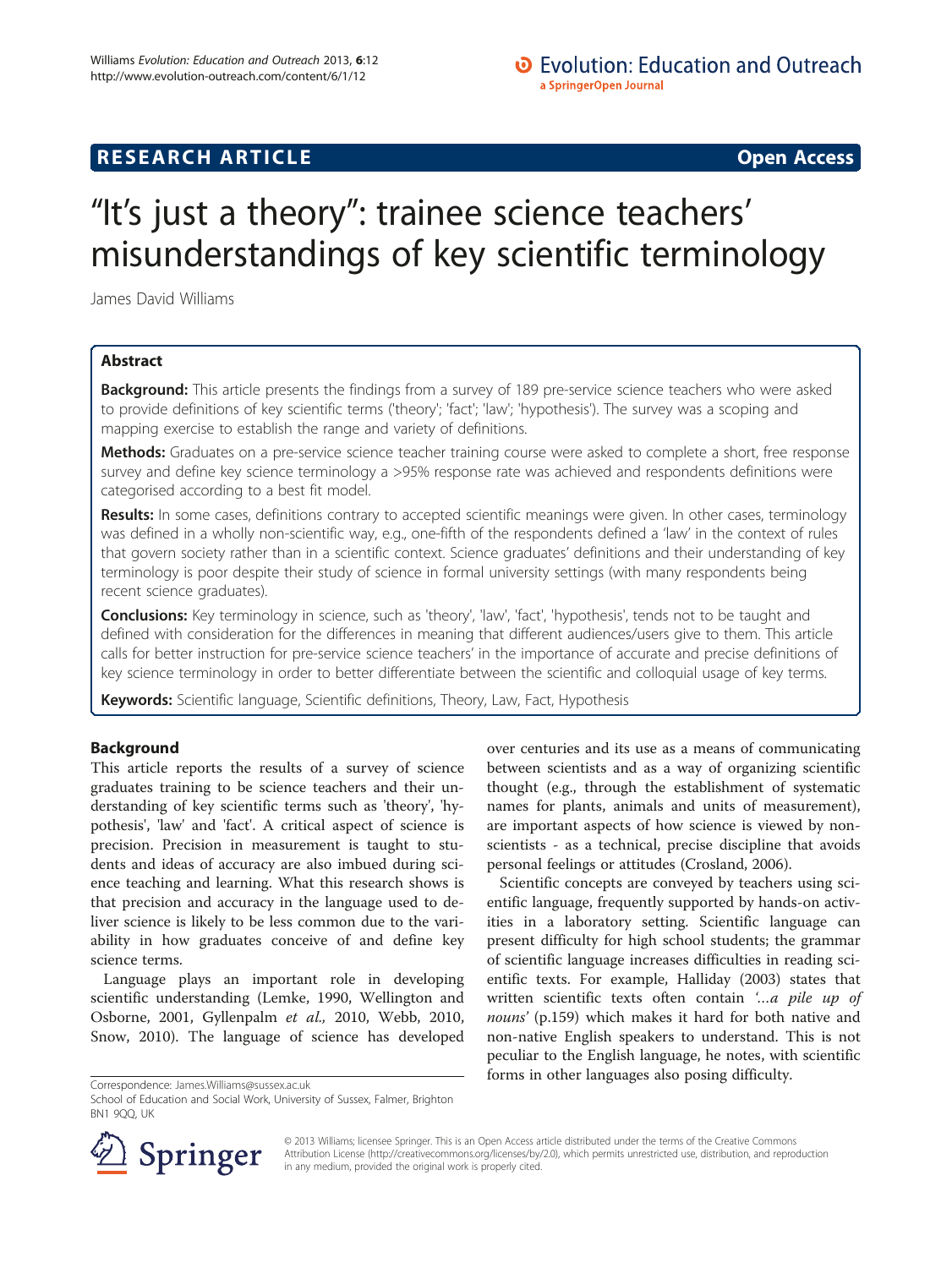Attention to scientific language by teachers of secondary science has been advocated by Wellington and Osborne [\(2001](#page-8-0)) and its importance in science education is emphasized. They liken the work of science teachers to that of language teachers and consider learning science as similar to learning a new language. What is less well documented is the understanding of scientific language by science teachers and, in particular, their understanding of some of the basic technical terms.

Science teachers are not professional scientists per se. Some may enter the teaching profession having first worked as a professional scientist, in either research or industry. Many will train as science teachers having acquired a science-based degree, but with no post-degree training or work in science or as a scientist. How they use the language of science and their own acquired definitions of key terminology may well be affected by their experience with science and the degree of academic or industrial training they have received in science.

#### Research question

The key research question for the study being reported here was 'how do science teachers define key scientific terms that are in use in science teaching and learning?'

The goal of scientific language, according to Reeves ([2005](#page-8-0)), is to be free of connotations that reflect or create cultural bias and emotional attachment, but as Kent reported in the late 1950s, the goalposts of precision in the meanings of scientific vocabularies are ever shifting.

Historical facts show that the meanings of words, in scientific as well as non-scientific language, are always flexible, never precisely precise, always somewhat vague, always changing… words have precise meanings only from the limited viewpoint of a fixed now and a single user. (Kent, [1958](#page-8-0) p.185)

Reeves ([2005](#page-8-0)) describes three problems that occur with the use of scientific terminology: the definition of the same term in different ways by scientists from different sub-fields of science; the use of vague terms which can result in different definitions of those terms by different people; and the use of inappropriate terms in scientific language. It is the first category of problem that is most relevant to the study reported on here and is the basis of the research question.

# Common understandings and misunderstandings

Do all science teachers have a common understanding of key scientific terminology? For certain aspects of science, such as high school definitions of an atom, or the process called photosynthesis, it is reasonable to

assume that there is a general, common understanding which is demonstrated through the textbooks and examination specifications. A concept such as photosynthesis will have ascribed to it a general meaning for the purposes of school science, for example: 'photosynthesis is the process whereby green plants convert carbon dioxide and water into useful carbohydrates using energy from sunlight, producing oxygen as a waste byproduct'. Few, if any, science teachers would disagree with such a definition at a very basic level, yet all science teachers know that the actual process of photosynthesis is very complex and made up of multiple stages.

In school science a range of texts is used with children, from formal science textbooks, to science-based articles on the internet, in magazines, as well as newspaper reports (actual or online) of scientific discoveries and ideas. This latter type of text may be particularly useful when trying to engage children in scientific issues and everyday science contexts. The engagement of children in the content of science using the medium of popular articles is considered as a vital component to good science teaching (Teaching Learning and Research Programme, [2006\)](#page-8-0). Yet the manner in which scientific terms, such as 'theory' and 'hypothesis' are used within, for example, newspaper reports may be very different from their use in science classes, posing problems both for the teacher and the learner. Working scientists, who may not be science educators, can use terminology inconsistently, especially if we compare how terms are used across different scientific disciplines (Tenopir and King, [2004\)](#page-8-0). When science is reported in the press, it is unlikely that the journalist will be a trained scientist. As such, their own definitions of key scientific terms may be at odds with those of the scientist or the science being reported.

#### Confusion with scientific language in the media

Science reporting in the media must use the language of science - sometimes explained in simple terms - to convey meaning to the story being reported. While many technical terms will be defined, explained or otherwise put into everyday language, key scientific terminology, such as 'theory' and 'hypothesis' are often used in a more problematic way.

The following story in *The Times* (London) newspaper concerns a scientist's proposition that life forms on Earth that exist in ecological niches where 'normal' life forms would be unable to exist (e.g., extremophiles living near hydrothermal vents) increase the chances of alien life forms being found on other planets, and that these extremophiles themselves may be considered as alien life forms on earth.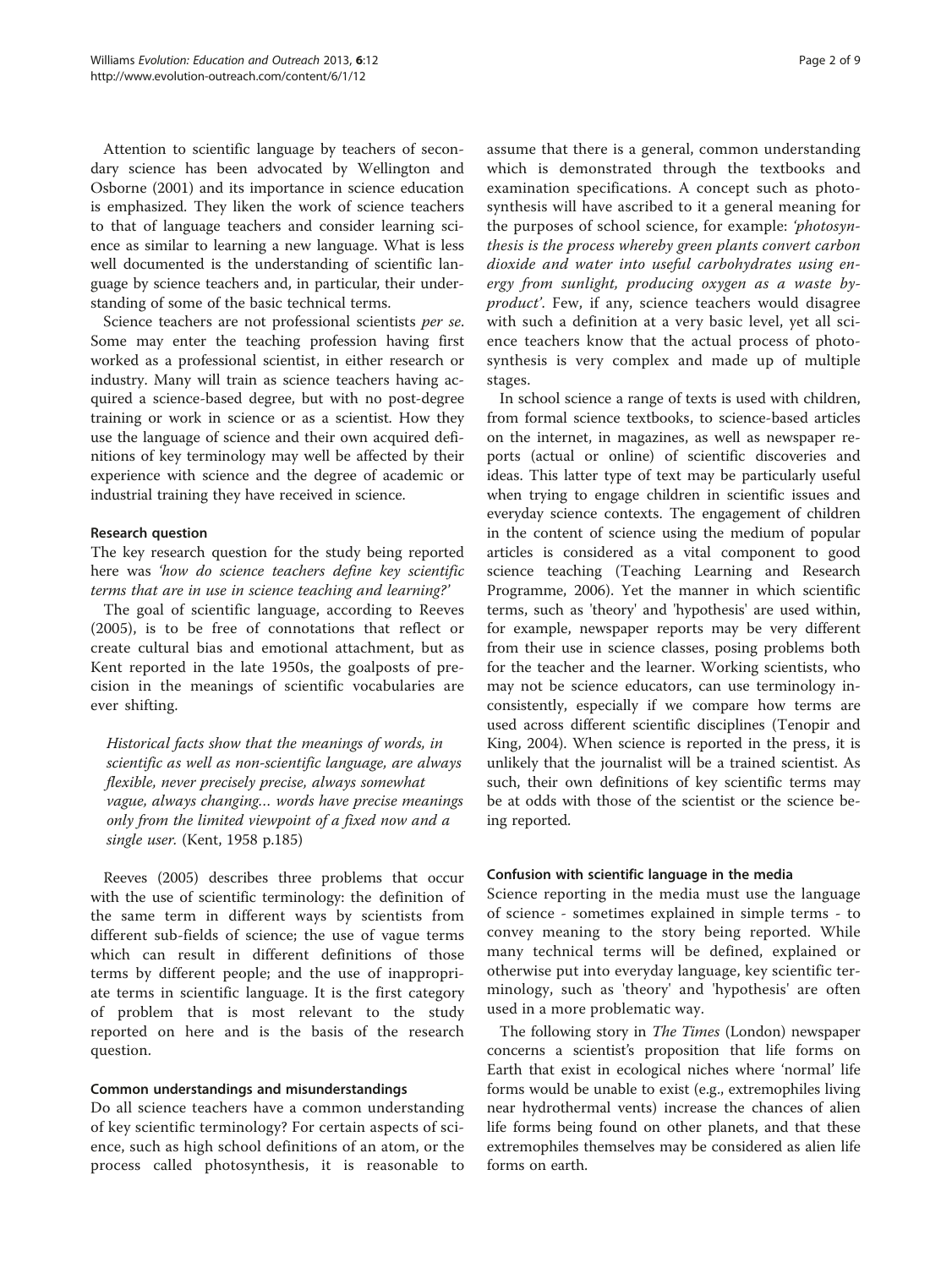British physicist Paul Davies and colleagues may not quite have found alien life on Earth, they have certainly found life as we never knew it before.

The discovery springs from Professor Davies's long quest for extraterrestrial intelligence and, specifically, his theory that "weird" microbes that belong to a completely separate tree of life, dubbed the "shadow biosphere", could be present in isolated ecological niches in which ordinary life struggles to survive.

#### The report goes on

The trick, of which Professor Davies is a master, is turning wild speculation into credible scientific hypothesis. Of course, if a hypothesis is shown to be wrong, it must be discarded, not clung to with the irrational desperation of the conspiracy theorist. (Devlin, [2010](#page-8-0) p.36)

In this report, an initial 'theory' is transformed into a 'hypothesis' in the matter of a few lines of prose. More damaging, the concept of 'theory' here could be equated with 'wild speculation'. This may well be an example of the mixing of a vernacular use of 'theory' by the journalist with a scientific use of 'hypothesis'. When the basic terminology of science is used so interchangeably, it can promote confusion between the meaning of 'theory' and 'hypothesis'. In vernacular use, the term 'theory' refers to an untested idea, a speculation even. In science, such untested ideas will normally be referred to as 'hypotheses'.

# Method

Against the backdrop of the above concerns, and with a view to establishing levels of understanding/confusion in pre-service science teachers' definitions of key scientific terminology, a series of surveys of science graduates, who were enrolled on a pre-service teacher education program in an English university, were undertaken over a four-year period.

During a two-week induction program at the start of their training to become qualified science teachers, each graduate was asked to participate in the study. Participation was voluntary and data were collected anonymously. Part one of the survey asked for basic personal information, such as their age, highest level of qualification and subject and high school qualifications. Part two asked about respondents' understanding of 'scientific method'. Graduates were allowed to communicate their ideas by narrative text, flow diagrams and mind or concept maps, or in any way which suited them. Part three, the section most pertinent to this article, simply required respondents to define four key scientific terms: 'fact';

'law'; 'hypothesis'; 'theory'. Science graduates were asked to provide their own definitions, without reference to texts, smart phones or other students.

The timing of the survey was important as the induction program for the pre-service teacher education course includes taught sessions on the Nature of Science and the Nature of School Science, which also include discussion of the language of science and scientific meanings. Surveys were completed prior to the taught sessions. Survey questionnaires were completed by four successive annual intakes (2005 to 2009) of science graduates. Data were analyzed descriptively so as to identify major areas of ambiguity and confusion.

#### Respondent profile

In total, 189 surveys were completed by science graduates entering a pre-service initial teacher training program. This represents a >95% return rate over the period specified. The surveys were completed at preseminar sessions during the teachers' induction program. Completion of the survey was anonymous and voluntary, with the purpose of the survey explained prior to completion.

Entrants in the pre-service teacher education program had applied to the university through the English national teacher education application scheme. A minority of those accepted for pre-service training were drawn from the host university's undergraduate and postgraduate science courses. The majority arrived as graduates from science degree courses from a wide range of UK universities and a small number of overseas universities (see Tables 1, [2, 3](#page-3-0) and [4](#page-3-0)).

The majority of respondents were aged between 20 and 29 years (59%), with 26% being aged 30 to 39. There were slightly more women (57%) than men (43%).

From a subject perspective, the undergraduate degrees held by trainees ranged from Japanese Language and Society to Equine Studies. In cases where the initial degree was in a non-scientific discipline or a science-related discipline (e.g., engineering), trainees had completed a six-month subject knowledge enhancement course in either physics or chemistry as a condition of an offer of a place on a preservice training program. The most popular initial science degrees were biology (19%), chemistry (11%), biochemistry (11%) and physics (10%). Looking at the highest academic award attained by respondents, 78% held only a bachelor's

#### Table 1 Gender profile of survey respondents

|        | <b>Number</b> | Percentage |
|--------|---------------|------------|
| Female | 107           | 56.6       |
| Male   | 82            | 43.4       |
| Total  | 189           | 100.0      |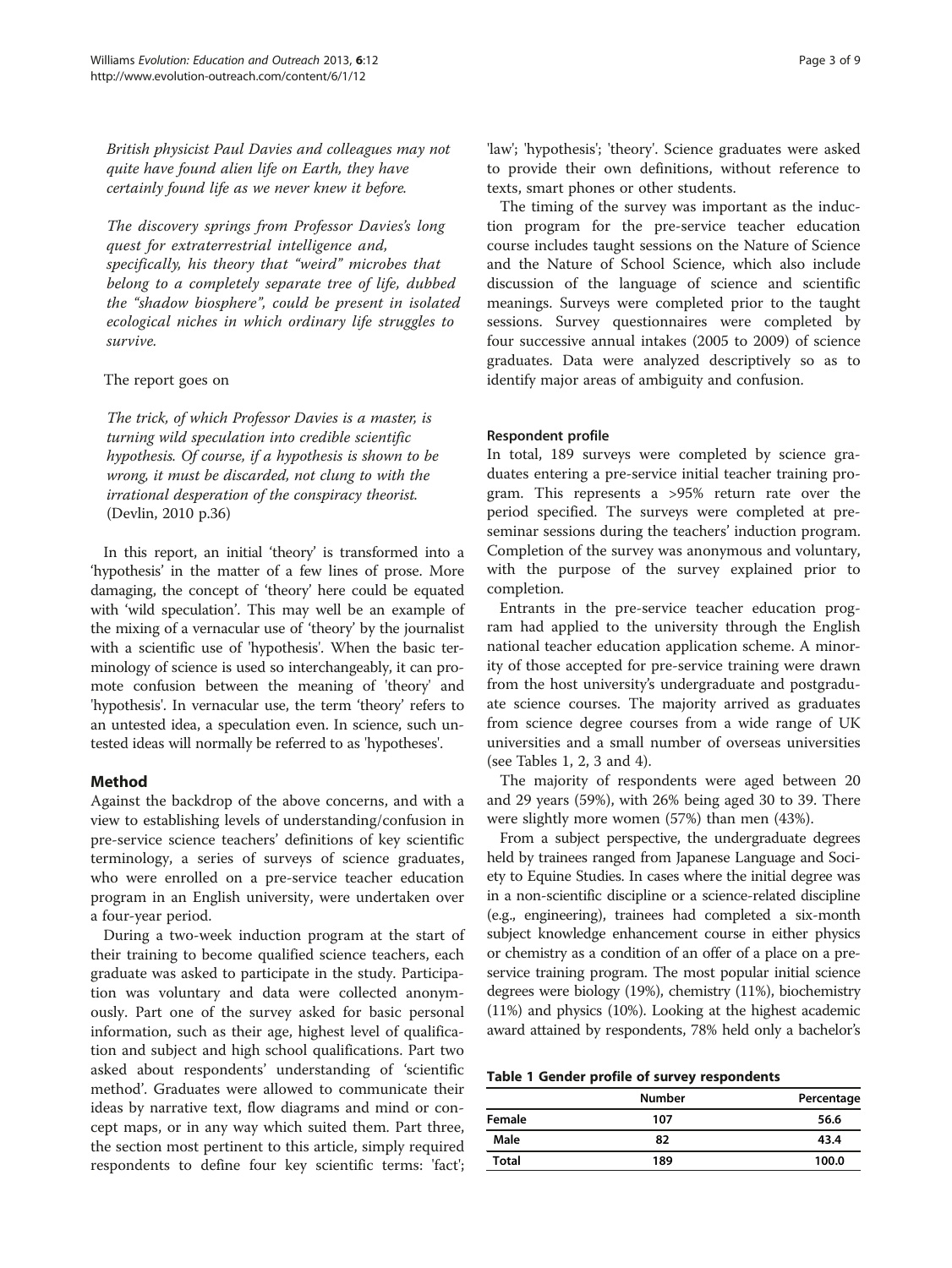<span id="page-3-0"></span>Table 2 Age profile of survey respondents

| Age range    | <b>Number</b> | Percentage |  |
|--------------|---------------|------------|--|
| 50 to 59     | 6             | 3.2        |  |
| 40 to 49     | 21            | 11.1       |  |
| 30 to 39     | 50            | 26.5       |  |
| 20 to 29     | 112           | 59.3       |  |
| <b>Total</b> | 189           | 100.0      |  |
|              |               |            |  |

degree, 13% were qualified to the master's level and 9% held doctorates in science or science-related fields.

### Categorization of respondent responses

The questionnaire was designed to allow respondents to provide, in their own words, definitions of key scientific terminology. This was, in essence, a scoping exercise designed to identify and outline the meanings and/or parameters of this scientific terminology. In all, a number of categories of response were constructed (see Table 5) from standard definitions of terms obtained from the Oxford Concise English Dictionary and the Chambers Dictionary of Science and Technology (Walker, [1999](#page-8-0), Thompson, [1995\)](#page-8-0). The use of a specialist and general dictionary ensured that common and technical meanings were included in the categories for the terms under investigation. For example, a definition of 'fact' that contained any reference to either truth, proof/proven, or reality (TPR) in its definition was placed within that category. A definition of a fact that contained reference to something that has happened or has been seen, would be placed in the category of 'known to have occurred/existed' (KOE).

As respondents were free to write down whatever definition came to mind, rather than ticking off a given statement or set of statements, a 'best fit' model was used to allocate the definitions used into categories. The aim of this mapping exercise was to see the range and variety of definitions that science graduates would provide. As such, the research reported here is a scoping study where the intention is to look at the range of possible definitions.

An alternative to open responses could have been the provision of a smaller range of definitions which respondents could choose and which most closely matched their own ideal definition. This was rejected on the grounds that the initial choice of definitions by the researcher may introduce a response bias. Taking an 'open

Table 3 Subject profile of survey respondents

| <b>Number</b> | Percentage |
|---------------|------------|
| 37            | 19.6       |
| 62            | 32.8       |
| 90            | 47.6       |
| 189           | 100.0      |
|               |            |

|  |  |  |  |  |  |  |  |  |  | Table 4 Academic award profile of survey respondents |  |
|--|--|--|--|--|--|--|--|--|--|------------------------------------------------------|--|
|--|--|--|--|--|--|--|--|--|--|------------------------------------------------------|--|

| Highest academic award | <b>Number</b> | Percentage |  |
|------------------------|---------------|------------|--|
| <b>Doctoral</b>        | 16            | 8.5        |  |
| <b>Masters</b>         | 25            | 13.2       |  |
| <b>Bachelors</b>       | 148           | 78.3       |  |
| <b>Total</b>           | 189           | 100.0      |  |
|                        |               |            |  |

response' approach, however, means that quantitative analysis (e.g., significance testing to see if there is an increased/decreased likelihood of certain groups responding in certain ways) may be unreliable due both to the spread of responses and the small number of cases in each category. In this study, results between observed

#### Table 5 Categorization of respondent definitions

| Theory                                       | Code       |
|----------------------------------------------|------------|
| Unproven Ideas                               | UPI        |
| A system of Ideas                            | SOI        |
| Evidenced Ideas                              | <b>EVI</b> |
| Evidenced Ideas, not yet a Law               | EINL       |
| A guess/Guesswork                            | <b>GUE</b> |
| Proven Hypothesis                            | PRH        |
| Tested Hypothesis                            | <b>THE</b> |
| No definition                                | <b>ND</b>  |
| Other definition                             | OD         |
| Fact                                         |            |
| Evidence or verified Information             | <b>EVI</b> |
| Truth, proven or reality                     | <b>TPR</b> |
| Known to have occurred/existed               | KOE        |
| A Datum point                                | DAP        |
| No Definition                                | <b>ND</b>  |
| Other definition                             | OD         |
| Law                                          |            |
| Rule or generalization for natural phenomena | <b>RNP</b> |
| Proven with no exceptions/doubt              | PNF        |
| Rule that governs behavior in society        | <b>RBS</b> |
| Proven theory/hypothesis                     | <b>PTH</b> |
| Ideas for hypothesis generation              | <b>IHG</b> |
| No Definition                                | ND.        |
| Other definition                             | OD         |
| <b>Hypothesis</b>                            |            |
| Testable Idea/Prediction                     | TIP        |
| Prediction based on evidence                 | PBE        |
| Prediction                                   | PRE        |
| Prediction based on theory                   | PBT        |
| Educated guess                               | EDG        |
| Untested theory                              | <b>UNT</b> |
| No Definition                                | <b>ND</b>  |
| Other definition                             | OD         |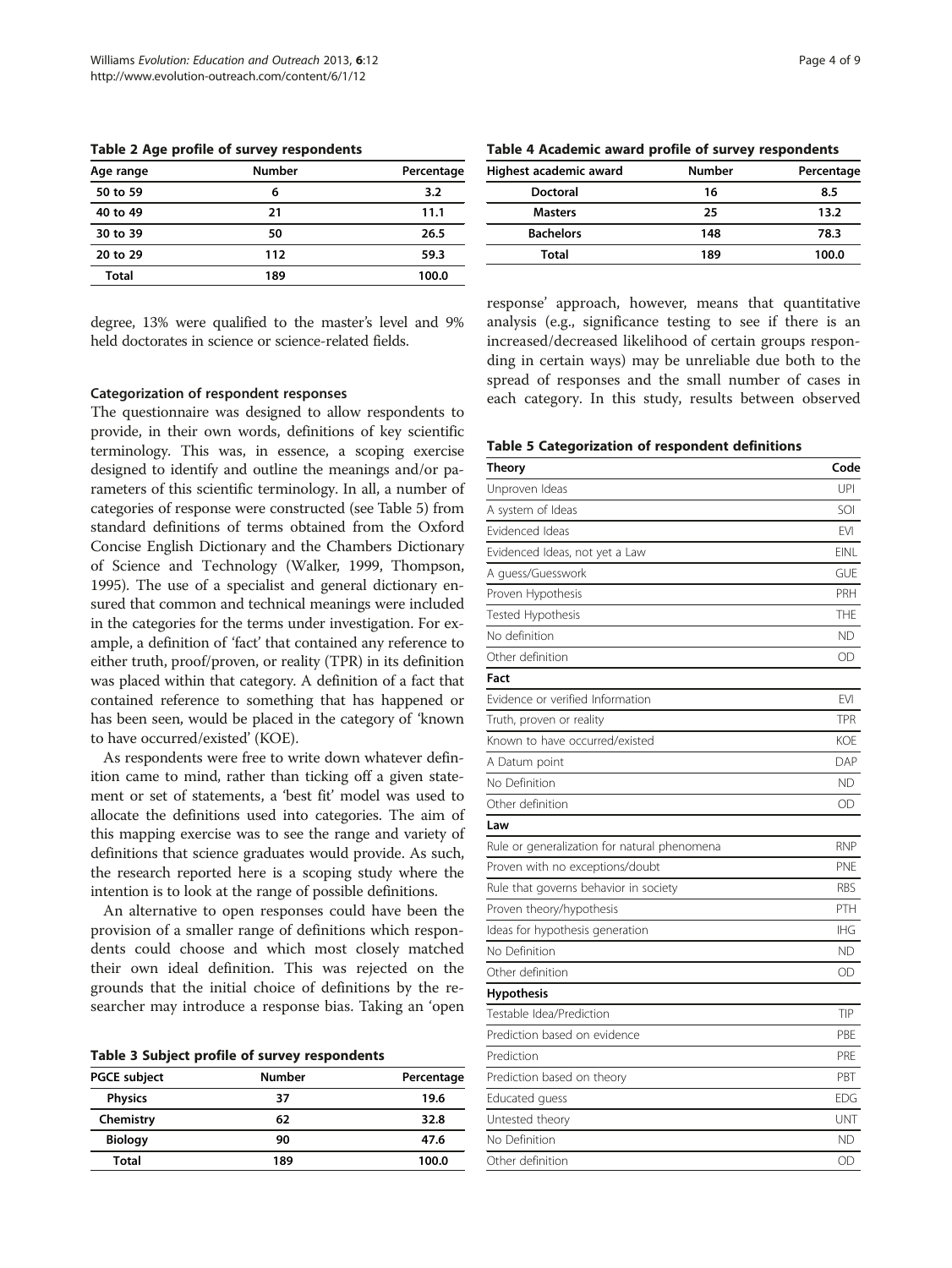differences are therefore taken to be indicative of tendencies for science graduates to define and use key terminology in a particular way. From this scoping exercise a new survey instrument could be produced to enable a further study and analysis to take place to establish any patterns in the way in which certain groups (age, gender, subject, etc.) define terms.

#### Results

### Definitions of theory

The definitions of theory provided by respondents (see Figure [1](#page-5-0)) fell broadly into two areas: unproven ideas (UI) 29.1% and an explanatory system of ideas (ESI) 24.9%. Graduates with a background in chemistry and physics tended to define theories as ESIs (24.3%), whereas biologists tended to define them as unproven ideas (34.4%).

Typical responses for the ESI category of definitions include:

'an idea that has not been proven'; 'an idea of how something works/happens that hasn't been proven true'; the ideas behind experiments (biologists); 'A prevailing interpretation of a phenomenon – not yet a law' (psychologist); 'a rationale or working idea that explains the observed phenomena to date and leads to predictions for future situations' (Chemist); 'a proposition observed to be true but subject to experimental/observational modifications' (physicist).

# Definitions of fact

The definitions of a fact (see Figure [2\)](#page-5-0) fell broadly into two categories. Nearly two thirds of respondents (65.6%) equated a fact with 'truth, proven or reality' (TPR) while just under a quarter of respondents (24.3%) defined a fact as 'evidence or verified information' (EVI). Physics students had less of a tendency to define a fact as TPR (43.3% as compared to 73.3% of biologists and 67.7% of chemists). A total of 32.4% of the physicists' definitions tended to fall in the EVI category. A total of 76% of respondents in the youngest age category defined a fact in the TPR category as age increased the percentage of definitions of a fact as TPR reduced, with older respondents defining it as EVI.

Typical responses in the TPR category included defining a fact as, 'an aspect of experience that is indisputably true' (physicist); 'something that has been proven beyond reasonable doubt' (biologist); 'a piece of knowledge/information that has been experimentally proven' (chemist).

#### Definitions of 'law'

This term provided the greatest number of respondents who chose to define the term not in scientific terms, but in vernacular terms (see Figure [3](#page-6-0)). Less than one-third (30.2%) of respondents defined a law as a 'rule or

generalization of natural phenomena', although 24.9% did state that laws were proven without exceptions or doubt. A total of 20.6% simply defined a law in terms of rules for society. More women tended to define a law as a rule in society (25.2%) than did men (14.6%).

### Definitions of hypothesis

The term 'hypothesis' was the best understood and defined term (see Figure [4](#page-7-0)). One-third of the respondents (33.3% ) defined a hypothesis as a testable idea/prediction with a further quarter (25.3%) defining it as a prediction based on evidence. A total of 10.6% defined it simply as a prediction: 13.8% defined it as a guess or an educated guess. There were no apparent subject or gender differences in response to this item.

### **Discussion**

Key terminology was not well defined (certainly not consistently) by the science graduates in this study. This study has demonstrated that there is persistent inconsistency in the definitions of key scientific terms within the ranks of science researchers and science educators. This raises a potential problem when teaching science in high schools. For example, the notion that a fact is somehow 'the truth' will be at odds with an accepted concept of science - which is not about 'truth', but about knowledge and understanding of natural phenomena. Facts in science can, and do, change. For example, evidence and understanding of the idea of 'fixed continents' was scientific 'fact' until the 1960s when the theory of plate tectonics was developed to explain how continents have moved over the surface of the earth (Williams, [2011](#page-8-0)).

A key question here is whether or not the situation described reflects how science teachers in general will treat scientific terminology, such as theory, fact, law and hypothesis. If we accept that theories in science are explanatory models of the data/observations and that they are based on evidence, it is worrying that only 25% of science graduates describe theories as a form of evidenced explanation. A total of 11% of the physicists responding thought of theories as evidenced ideas that are not yet laws, indicating that their concept of the status of these key terms is somehow hierarchical - leading from hypothesis to theory and finally to a law. This probably reflects the character of physics as a 'law-laden' discipline in which an objective of physics is to discover the 'laws' of nature.

When we consider descriptions of the status of hypotheses, theories and laws, we can see that hypotheses and theories are explanatory and that laws and principles in science are descriptive. There is no hierarchy that dictates that theories will, with enough evidence, graduate to becoming laws or even principles in science.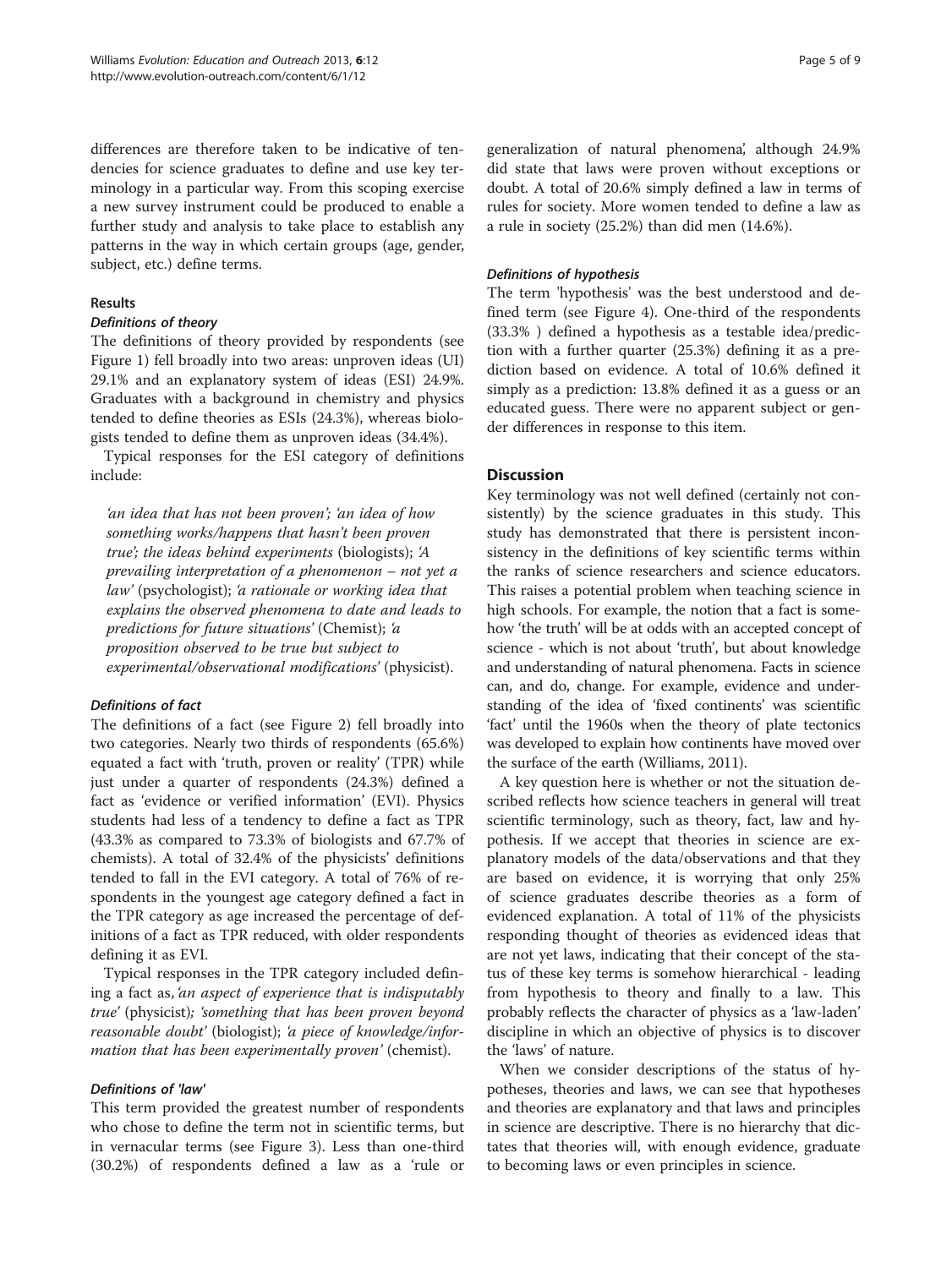<span id="page-5-0"></span>

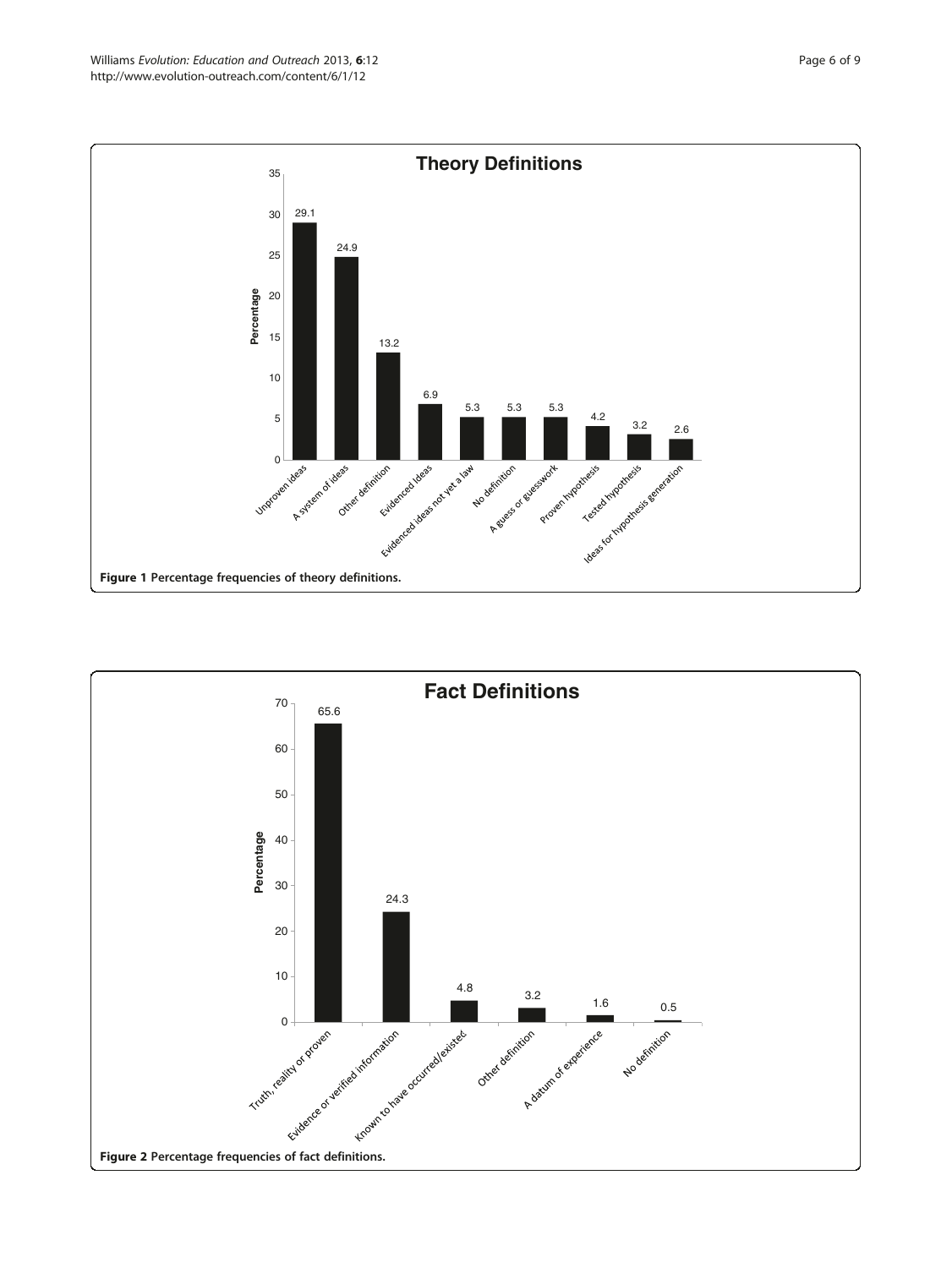<span id="page-6-0"></span>

It is also worth noting that as a discipline biology contains few 'laws'. Even those aspects of biology which purport to be laws, e.g., Mendel's law of independent assortment, or Mendel's law of segregation, may not fully conform to the generally accepted conditions that a scientific law should meet (Press, [2009\)](#page-8-0). As Mitchell (2000, p.246) states, 'Scientific laws allow us to explain, predict, and successfully intervene in the world.' In this sense, Mendel's laws would allow us to make predictions. Mitchell then describes the features which allow theories to accomplish these functions as:

- 1. logical contingency (they have empirical content),
- 2. universality (they cover all space and time),
- 3. truth (they are exceptionless), and
- 4. natural necessity (they are not accidental).

In biology, even with 'accepted' laws, such as Mendel's laws, we cannot claim that they are 'exceptionless'. For example, we know that not every gene has alleles that are strictly dominant or recessive. The characterization of biology as a subject with few laws is explained by Mayr [\(1982](#page-8-0)),

Generalizations in modern biology tend to be statistical and probabilistic and often have numerous exceptions.

Moreover, biological generalizations tend to apply to geographical or otherwise restricted domains. One can generalize from the study of birds, tropical forests, freshwater plankton, or the central nervous system but most of these generalizations have so limited an application that the use of the world law, in the sense of the laws of physics, is questionable. (p.19)

#### Conclusion

Scientific language is necessary for clear communication, but its use by science teachers has not been sufficiently researched with respect to differing definitions of key scientific terminology. Research, e.g., by Lemke ([1990](#page-8-0)), shows that talking science, rather than talking *about* science, is more than just using technical vocabulary. He recommends that children are given more practice in talking science, shown how to combine science terms in complex sentences and are encouraged to translate between scientific and colloquial statements. This last point is a key factor in increasing scientific literacy.

If science teachers are using variable and various definitions of key scientific terminology, Lemke's goal will be very difficult to achieve. In this respect, the training that pre-service science teachers undertake should address and explore definitions of key terms to ensure that more consistent and scientifically acceptable definitions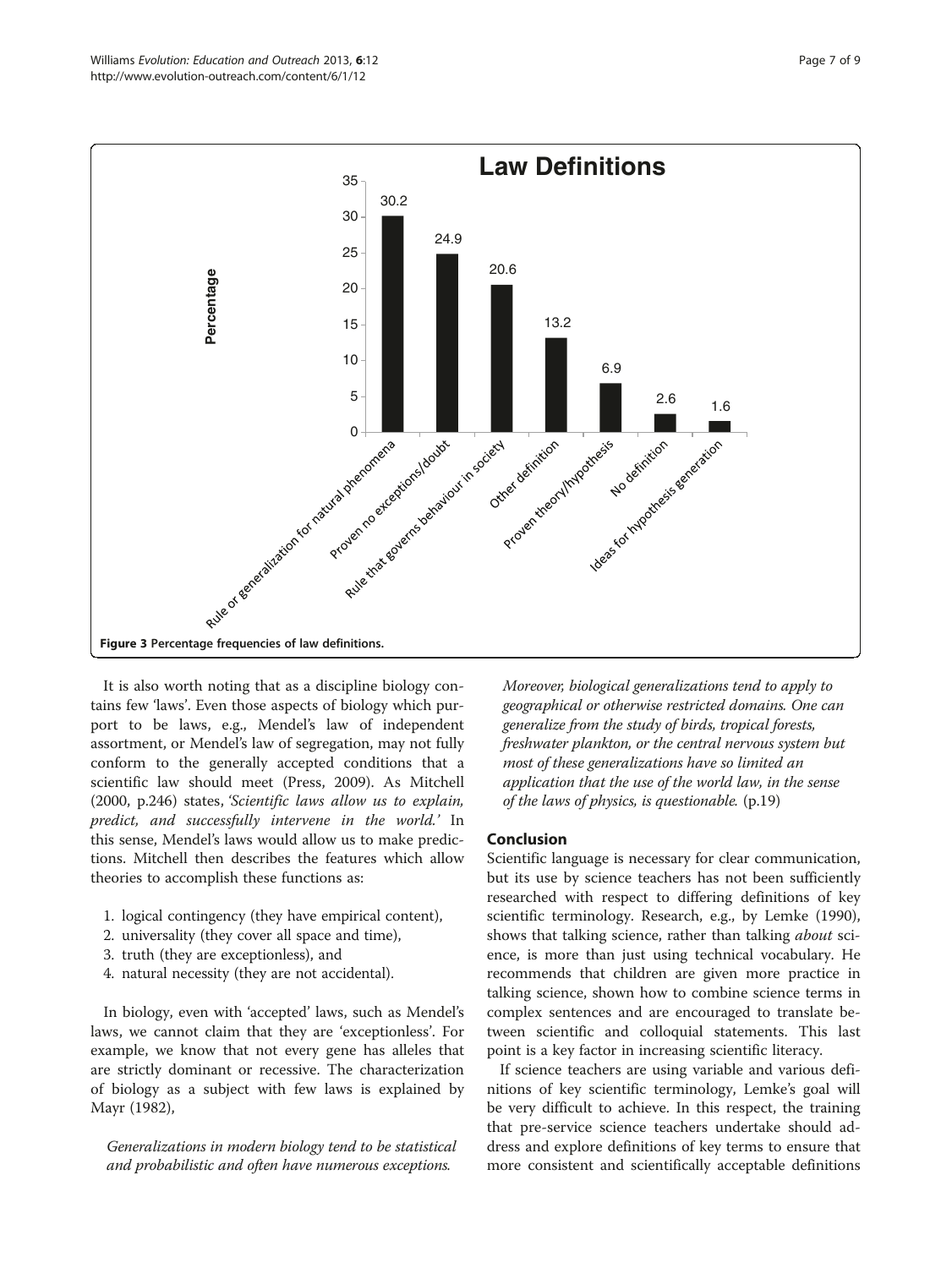<span id="page-7-0"></span>

are used in their everyday teaching. How such terms are used in the day-to-day teaching materials (e.g., textbooks and resources) should also be considered by textbook writers and curriculum developers.

If a goal of science education is scientific literacy, then being able to differentiate between the use of terminology in a scientific context and an everyday context should be a core requirement of science education, as recommended above. Given the ease with which such terminology can and is used interchangeably, I would argue that science educators should adopt a pragmatic approach to teaching children the difference between a scientific and a non-scientific theory/fact/law/hypothesis/ principle. Analysis of teaching materials that originate from non-scientific publications, e.g., newspapers, would be a useful starting point to open discussion with children on how scientists use terminology and how this differs from everyday usage. Misconceptions and misunderstandings are common in science and, for science educators, addressing these is part and parcel of everyday teaching. One useful resource that clearly sets out to address a wide range of common misconceptions and misunderstandings, including incorrect definitions of scientific terminology, is the Understanding Science website produced by the Museum

of Paleontology at the University of California at Berkeley (Thanukos, [2013](#page-8-0)).

One possible approach that could improve children's understanding of the special nature of some of the words used in science may be the adoption of the prefix 'scientific' before such words as 'theory', 'law', 'fact', 'hypothesis', 'principle', to distinguish them from their common everyday use. Adopting the prefix 'scientific', to help separate common meaning from a more precise scientific meaning, may help to reduce misunderstandings and strengthen the discipline of science. This survey indicates that even when a context is clearly signposted (the survey was called 'Scientific Words and Meanings'), many respondents still provided an everyday definition for the word 'law'. The location (where the survey was completed) was also, though not exclusively, in a science laboratory. Given that science graduates in the context of learning to be science teachers, often located within a science laboratory, still provide a common meaning over a scientific one for some terminology is interesting and, I would argue, reinforces the idea that the use of the prefix 'scientific' would be helpful. Further research is needed to see if such a prefix does enhance and improve how such words are defined.

Unless teachers of science and their students understand the different uses of key scientific terminology and operate